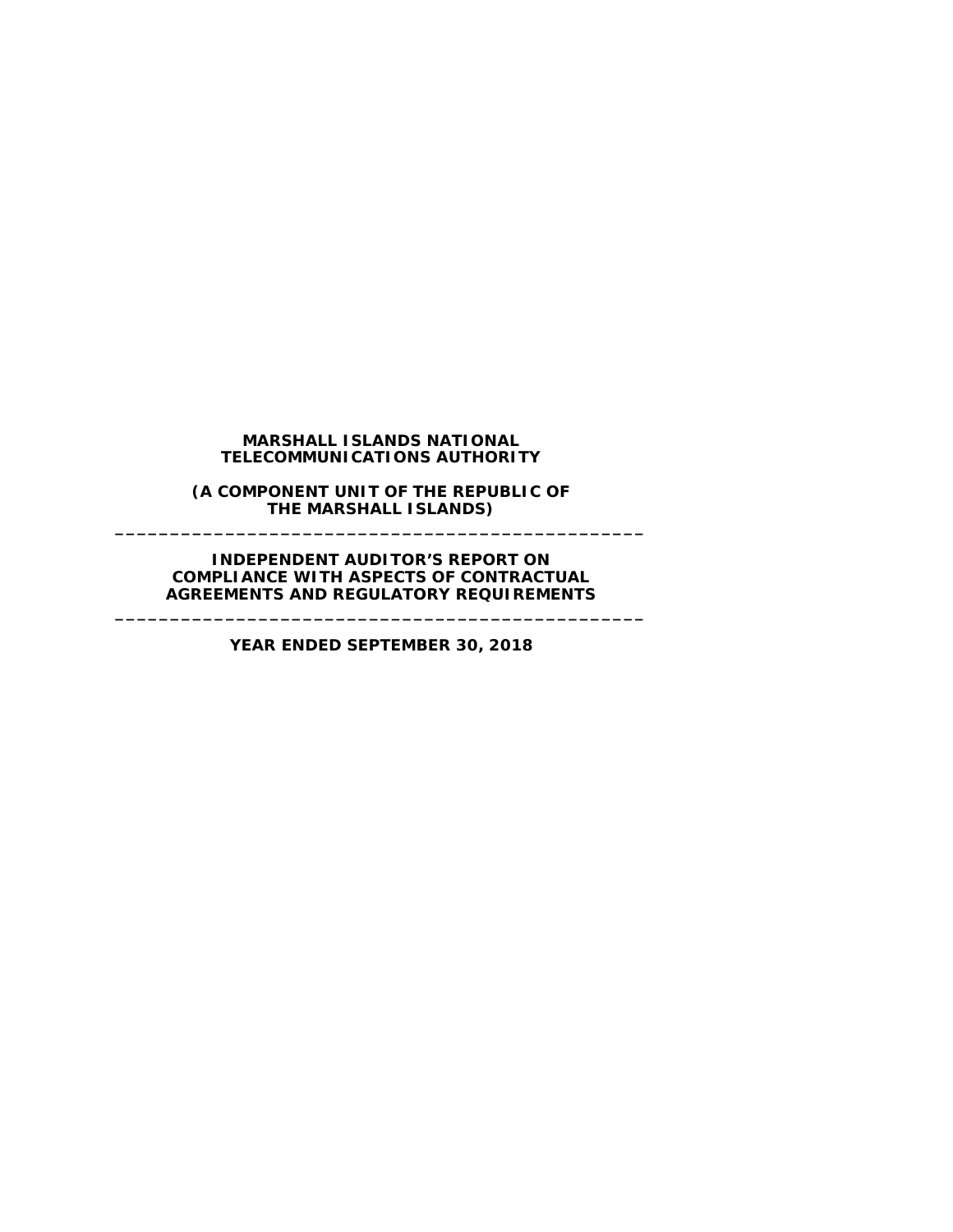

Deloitte & Touche LLP 361 South Marine Corps Drive Tamuning, GU 96913-3973  $IISA$ 

Tel: +1 (671) 646-3884 Fax:  $+1$  (671) 649-4265

www.deloitte.com

### **INDEPENDENT AUDITOR'S REPORT ON COMPLIANCE WITH ASPECTS OF CONTRACTUAL AGREEMENTS AND REGULATORY REQUIREMENTS**

Board of Directors Marshall Islands National Telecommunications Authority:

We have audited, in accordance with auditing standards generally accepted in the United States of America and the standards applicable to financial audits contained in *Government Auditing Standards* issued by the Comptroller General of the United States, the financial statements of the Marshall Islands National Telecommunications Authority (NTA), which comprise the statement of net position as of September 30, 2018, the related statements of revenue, expenses and changes in net position, and of cash flows for the year then ended, and the related notes to the financial statements, and have issued our report thereon dated April 30, 2019. In accordance with *Government Auditing Standards*, we have also issued our report dated April 30, 2019, on our consideration of NTA's internal control over financial reporting and on our tests of its compliance with certain provisions of laws, regulations, contracts and grant agreements and other matters. No reports other than the reports referred to above and our Schedule of Findings and Responses related to our audit have been furnished to management.

In connection with our audit, we noted that NTA failed to comply with the terms, covenants, provisions, or conditions of their loan, grant, and security instruments as set forth in 7 CFR Part 1773, *Policy on Audits of Rural Utilities Service Borrowers*, §1773.33 and clarified in the Rural Utilities Service (RUS) policy memorandum dated February 7, 2014, insofar as they relate to accounting matters as enumerated below:

Finding No. 1

Criteria: Section 5.12, *TIER Requirement*, of the RUS Loan Agreements stipulates that NTA shall maintain a TIER rate of 1.5 from December 31, 2012 until maturity of the loans.

Condition: For the year ended September 30, 2018, NTA achieved a 1.18 average TIER ratio.

Auditee Response: Management agrees with the Finding. As explained in previous audits, compliance with the RUS TIER requirement of 1.5 will continue to be a challenge for the company given the size of its market. For NTA to meet this requirement, it must continue to explore areas of efficiencies in its delivery of service to keep costs low, and look for growth opportunities where possible.

Our audit was not directed primarily toward obtaining knowledge of such noncompliance. Accordingly, had we performed additional procedures, other matters may have come to our attention regarding NTA's noncompliance with the above-referenced terms, covenants, provisions, or conditions of the contractual agreements and regulatory requirements, insofar as they relate to accounting matters.

In connection with our audit, we noted certain matters regarding NTA's accounting and records to indicate that NTA did not:

- Maintain adequate and effective accounting procedures;
- Utilize adequate and fair methods for accumulating and recording labor, material, and overhead costs, arid the distribution of these costs to construction, retirement, and maintenance or other expense accounts;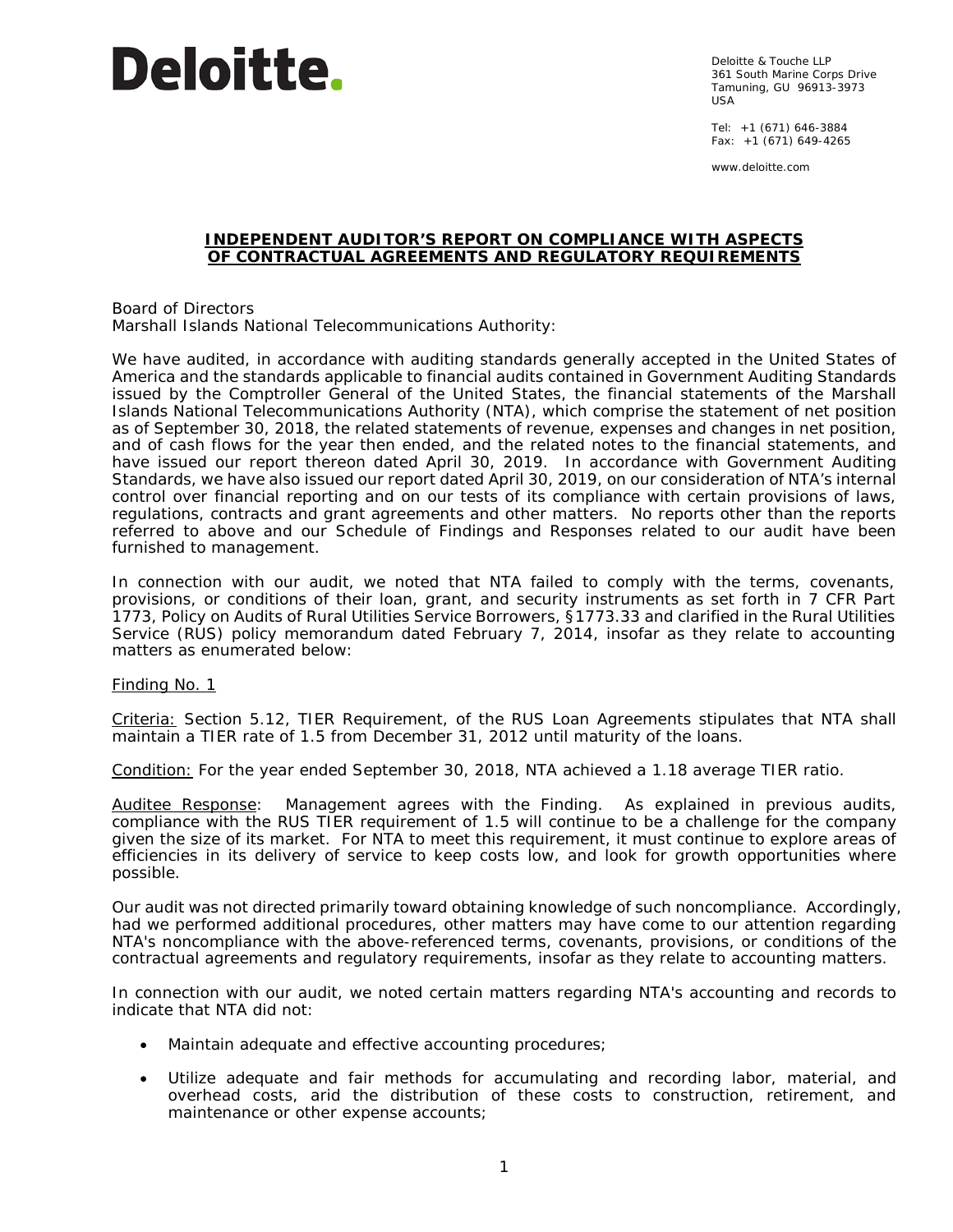# **Deloitte.**

- Reconcile continuing property records to the controlling general ledger plant accounts;
- Clear construction accounts and accrue depreciation on completed construction;
- Record and properly price the retirement of plant;
- Seek approval of the sale, lease or transfer of capital assets and disposition of proceeds for the sale or lease of plant, material, or scrap;
- Maintain adequate control over materials and supplies;
- Prepare accurate and timely Financial and Operating Reports;
- Obtain written RUS approval to enter into any contract for the management, operation, or maintenance of the borrower's system if the contract covers all or substantially all of the telecommunications system;
- Disclose material related party transactions in the financial statements, in accordance with requirements for related parties in generally accepted accounting principles;
- Record depreciation in accordance with RUS requirements (See RUS Bulletin 183-1, Depreciation Rates and Procedures);
- Comply with the requirements for the detailed schedule of deferred debits and deferred credits; and
- Comply with the requirements for the detailed schedule of investments.

These matters are enumerated below:

## Finding No. 2

Criteria: Effective internal control over financial reporting necessitates that general ledger balances agree to underlying subsidiary ledgers and that reconciliations be timely performed and independently reviewed.

Condition: During the audit process, we noted the following:

- 1. Deferred credits were not timely reconciled during the year. A \$159,587 misstatement was subsequently identified and corrected.
- 2. Outstanding projects recorded in the Plant under Construction account were not timely monitored and completed projects were not timely transferred to capital assets in service. This matter was subsequently corrected.
- 3. As of September 30, 2018, net travel advances reflected an outstanding balance of \$84,914. NTA employees and officers are required to submit travel liquidation reports within 30 days upon return from official travel. However, the lack of travel report submission causes a delay in the liquidation process. A \$65,752 misstatement was subsequently identified and corrected.
- 4. As of September 30, 2018, NTA reported an unreconciled cash credit balance of \$70,539.
- 5. For the year ended September 30, 2018, the accounts payable general ledger balance was understated by \$446,214 in comparison with the subsidiary ledger. This misstatement was subsequently identified and corrected.